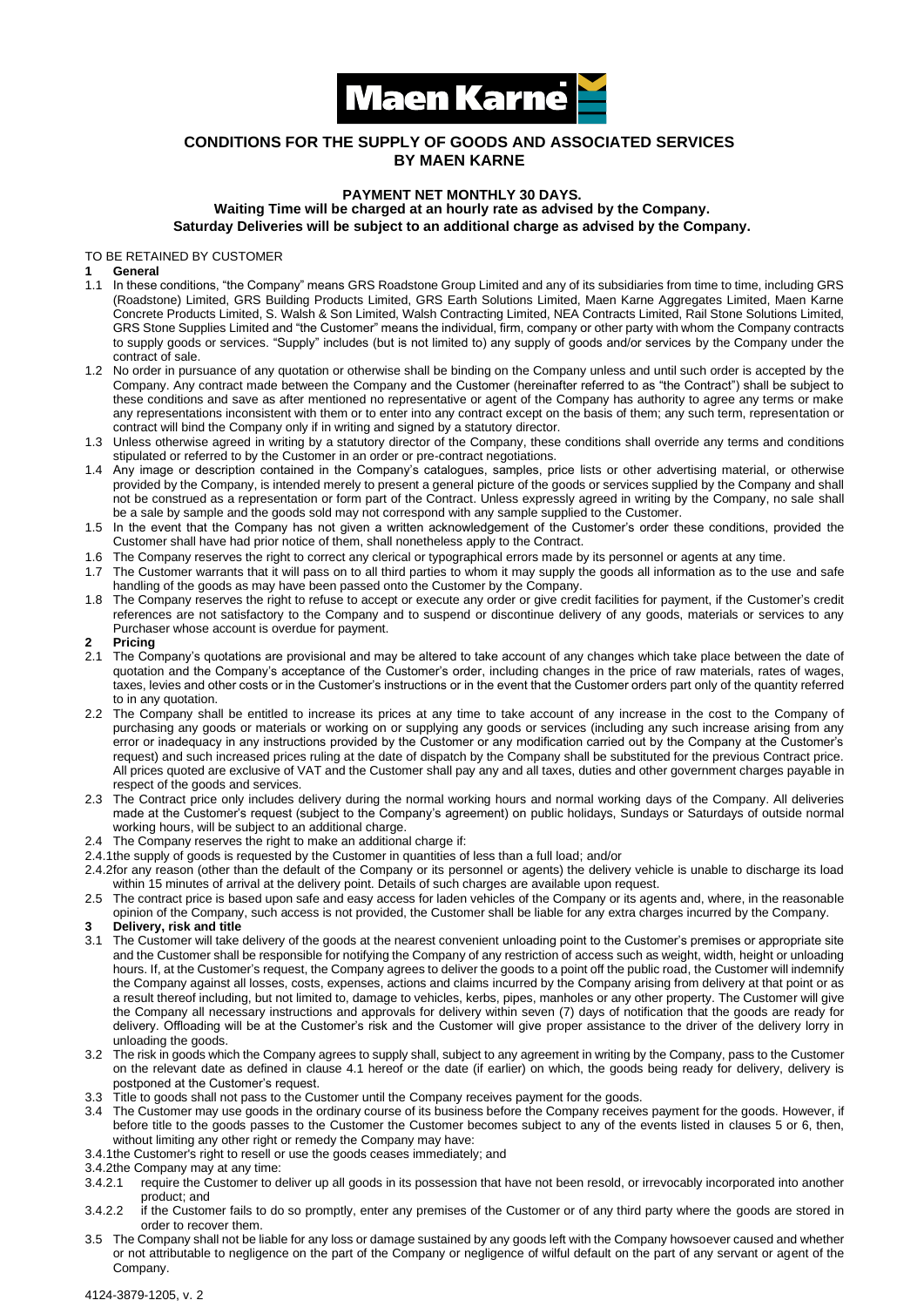- 3.6 Should the Company be delayed in or prevented from supplying the goods or services due to war, governmental or parliamentary restrictions, strike, lock-outs, fire, floods, explosions, epidemic, pandemic, labour disturbances, trade disputes, damage to or destruction of goods, breakdown of machinery, shortage of labour or of raw materials or Act of God or due to any other cause whatsoever beyond the reasonable control of the Company, the Company shall be at liberty to cancel or suspend the order placed by the Customer without incurring any liability for any loss or damage arising therefrom.
- While the Company will endeavour to supply the goods or services by any date or within any period agreed upon, such dates and 3.7 periods are estimates only given in good faith and the Company will not be liable for any failure to supply by such a date or within such a period. Moreover, the Company shall be entitled to defer supply until any monies due from the Customer have been received.

#### **Payment 4**

- For the purposes of clause 3.2 the goods shall mean the whole or any instalment of the goods which the Company has agreed to 4.1 supply or to which the Company has agreed to carry out work and the relevant date shall be the date on which (i) the Company dispatches the goods or (ii) the Customer takes delivery of the goods at the Company's premises or (iii) the Customer defaults in its obligation under clause 3.1 hereof whichever shall first occur or (iv) (in the case of services) the services or any part thereof are completed.
- 4.2 Payment shall be made by the Customer net cash not later than 30 days after the relevant date. Time for payment shall be of the essence of the Contract. Without prejudice to any other rights of the Company interest will be payable on all overdue accounts at Lloyds Bank base rate plus 4% and for the purpose of clause 5 hereof the full purchase price of the goods or services shall include any interest payable hereunder.
- Each Contract with the Company is divisible. Each delivery made hereunder shall be deemed to arise from a separate contract and 4.3 shall be invoiced separately; any invoice for a delivery shall be payable in full in accordance with the terms of payment provided for herein, without reference to and notwithstanding any defect of default in delivery of any other instalment.

#### **Termination 5**

If the Customer shall fail to make any payment when it becomes due or shall enter into any composition or any arrangement with its creditors or if being an incorporated company shall have an administrative receiver or administrator appointed or shall pass a resolution for winding up or a Court shall make any order to that effect or if there shall be any breach by the Customer of any of the terms and conditions hereof the Company may defer or cancel any further deliveries and treat the Contract as determined but without prejudice to its right to the full purchase price for goods and services supplied and damages for any loss suffered in consequence of such determination.

#### **Cancellation 6**

- Save as otherwise provided in these conditions, cancellation by the Customer will only be accepted at the discretion of the Company 6.1 and in any case on condition that any costs or expenses incurred by the Company up to the date of cancellation and all loss and damage resulting to the Company by reason of such cancellation will be paid by the Customer to the Company forthwith. Acceptance of such cancellation will only be binding on the Company if in writing.
- Save as otherwise provided in these conditions, a charge will be made for any costs incurred by the Company due to suspension or 6.2 deferment of any order by the Customer or in the event that the Customer defaults in collecting, or giving instructions for the delivery of any goods.
- 6.3 If you are contracting as a consumer, the following provisions apply:
- 6.3.1A consumer may cancel a Contract at any time up to fourteen working days from the day after the goods are received. In this case, the consumer will receive a full refund of the price paid for the goods. Delivery costs are non-refundable.
- 6.3.2To cancel a Contract, the consumer must inform the Company in writing. The consumer must also return the goods to the Company as soon as reasonably practicable, in the same condition in which they were received, and at the consumer's cost and risk. The consumer will not be able to return goods if they have been used. The consumer has a legal obligation to take reasonable care of the goods whilst in the consumer's possession. If the consumer fails to comply with this obligation, the Company may have a right of action against the consumer for compensation.
- 6.3.3This clause 6.3 does not affect the consumer's statutory rights.
- **7 Supply of goods - terms and liabilities**
- 7.1 Save as otherwise provided in these conditions no claim for damage in transit, shortage of delivery or loss of goods will be entertained unless the Customer shall have given to the Company written notice of such damage, shortage or loss with reasonable particulars thereof within 3 days of receipt of goods or (in the case of total loss) of receipt of the invoice or other notification of dispatch.
- The Company shall have no liability (including for direct, indirect or consequential loss) in respect of damage, shortage, or loss occurring 7.2 while the goods are in the custody of an independent carrier. In any other case, and save as otherwise provided in these conditions, the Company's liability, if any, shall be limited to replacing such goods or (in its discretion) crediting the Customer with the Contract price thereof and it shall be a condition precedent to any such liability that the Customer shall if so requested have provided authority for the Company to inspect damaged goods within 14 days of such request.
- 7.3 Save as otherwise provided in these conditions the Company shall have no liability in respect of the state, condition or composition of the goods.
- 7.4 Save as otherwise provided in these conditions the Customer must satisfy itself that the goods are suitable for their required purpose and the Company gives no warranty that the goods are suitable for their required purpose.
- 7.5 Save as otherwise provided in these conditions, in the event that any goods are delivered which either do not comply with any agreed specification or other description or representation or which are defective by reason of any error or failure in any work done by the Company (any such goods being hereafter referred to as "faulty goods") the Company's liability is limited to replacing or (in its discretion) crediting the Customer with the purchase price of goods which within 1 month of delivery to the Customer are found to be faulty goods PROVIDED THAT the Customer shall inspect all goods at the time of delivery and by accepting delivery shall be deemed to accept that the goods are not faulty in any way which such inspection ought to reveal. Conditions precedent to the Company's liability hereunder shall be that as soon as reasonably practicable the Customer shall have given to the Company reasonable notice of the respects in which the goods are faulty and shall have provided authority for the Company's servants or agents to inspect them. The Company shall have no other or further liability in respect of any direct, indirect or consequential loss or damage sustained by the Customer arising from or in connection with the faulty goods.
- 7.6 Where the Company agrees to repair or replace goods in accordance with this clause 7, any time specified for delivery under the Contract shall be extended for such period as the Company may reasonably require.
- 7.7 The Company shall under no circumstances whatever be liable to the Customer, whether in contract, tort (including negligence), breach of statutory duty, or otherwise, for any indirect or consequential loss arising under or in connection with the Contract. The Company's total liability to the Customer in respect of all other losses arising under or in connection with the Contract, whether in contract, tort (including negligence), breach of statutory duty, or otherwise, shall in no circumstances exceed the lesser of the Contract price and £2,000,000.
- 7.8 All conditions, warranties and other terms express or implied, statutory or otherwise, are expressly excluded, save insofar as contained in these conditions or as otherwise expressly agreed by the Company in writing. However, nothing in these terms excludes or limits the Company's liability for:
- 7.8.1death or personal injury caused by its negligence;
- 7.8.2fraud or fraudulent misrepresentation on the part of the Company;
- 7.8.3any breach of the obligations implied by section 12 of the Sale of Goods Act 1979 or section 2 of the Supply of Goods and Services Act 1982;
- 7.8.4defective products under the Consumer Protection Act 1987;
- 7.8.5liability that cannot be excluded or restricted under the Consumer Rights Act 2015; or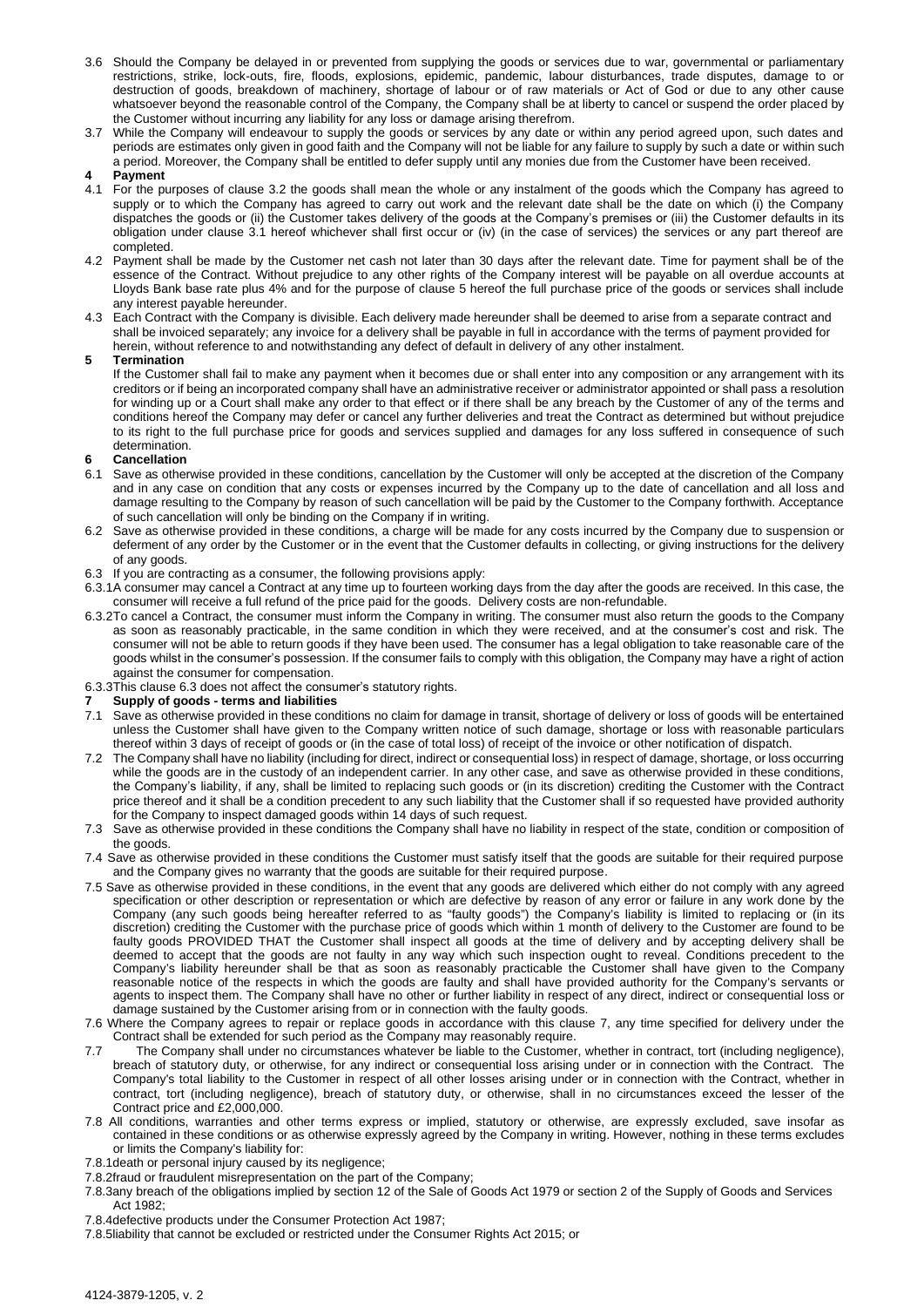7.9.6any matter for which it would be illegal for the Company to exclude, or attempt to exclude, its liability.

- **8 Waste Removal**<br>**8.1 The following pro** The following provisions shall apply to all Contracts under which the Company agrees to carry out waste removal, soil testing, soil analysis and/or associated advisory services:
- 8.1.1Payment shall be made at the contract rate per cubic metre of material taken away and it is a condition of the Contract that the Customer shall in all cases sign a conveyance note in respect of each vehicle at the time of loading.
- 8.1.2In the event that the loading time in respect of any vehicle exceeds 15 minutes the Company shall be entitled to make an additional charge based on its current daywork rates.
- 8.1.3The Customer warrants that the details provided to the Company in relation to waste or soil, including but not limited to the relevant category of waste, or the chemical or physical composition of the waste, is accurate. Any deviation between the warranted and actual composition of the waste shall entitle the Company to, at its discretion:<br>8.1.3.1 Refuse to accept the material.
- 8.1.3.1 Refuse to accept the material,<br>8.1.3.2 Require the Customer to remo
- Require the Customer to remove the material, as the Customer's costs,
- 8.1.3.3 Return the material to the Customer, or
- 8.1.3.4 Remove and dispose of the material in such manner as the Company deems fit,
- 8.1.4and in all such cases the Customer shall indemnify and hold the Company harmless against any injury, demands, actions, costs, charges, expenses, loss, damage or liability to any persons or property arising from the deviation. The testing of soil samples is undertaken by a third party and, save as herein provided, the Company accepts no liability in respect of its accuracy.

- **9 Haulage**<br>**9.1 The follo** The following provisions shall apply to all Contracts under which the Company agrees to carry out haulage services on a daywork basis:
- 9.1.1in calculating the period of working time for which payment is due the travelling time to and from the site (or, if greater, a period of 30 minutes for each journey) shall be included.
- 9.1.2if a vehicle is supplied and not used the working time (excluding travelling time) shall be deemed to be 4 hours.
- 9.1.3 if a vehicle is supplied and is used for part only of the day the working time (excluding travelling time) shall be deemed to be 8 hours. 9.1.4the agreed hourly rate shall apply to all periods of overtime other than any working time on a Sunday, for which an additional rate may be charged.
- the Company may add to the Contract price a reasonable charge for the mileage costs incurred in travelling to and from the site.

#### **10 Data protection and data processing**

- 10.1 For the purposes of this clause 10, the terms "data controller", "data processor", "data subject", "personal data" and "processing" shall have the meanings ascribed to them in the applicable laws and regulations relating to data protection, privacy and information security, including (without limitation) the General Data Protection Regulation ("GDPR") meaning Regulation (EU) 2016/679 on the protection of natural persons with regard to the processing of personal data and on the free movement of such data and any national implementing, amending or replacement legislation, as applicable from time to time ("Data Protection Laws"). "Personal Information" means any information which: i) falls within the definition of "personal data", and ii) in relation to which the Company is providing goods and/or services or which the Company is required to process (subject to the Data Privacy Laws) in connection with these Conditions.
- 10.2 The provision of the goods or services may require the Company to process personal information for and on behalf of the Customer. In respect of such processing, the parties acknowledge and agree that:
- 10.2.1 the Customer shall be the data controller and the Company shall be the data processor;
- 10.2.2 the Company shall process personal information as set out in the Schedule (Data Processing Register); and
- 10.2.3 Clauses 10.3 to 10.9 below shall apply.

10.3 The Customer shall:

- 10.3.1 comply with all Data Privacy Laws;
- 10.3.2 obtain and maintain all relevant registrations (and similar) required by Data Privacy Laws; and
- 10.3.3 ensure that all instructions that it issues to the Company comply with Data Privacy Laws.
- 10.4 When processing personal information as part of the delivery of goods or services, the Company shall:
- 10.4.1 process the personal information only on the documented instructions of the Customer, except to the extent that any processing
- of personal information is required by applicable laws;<br>10.4.2 where processing of personal information by the where processing of personal information by the Company is required by applicable laws, the Company shall inform the Customer of the relevant legal requirement before processing, unless such law prohibits the Company from doing so;
- 10.4.3 notify the Customer where the Company reasonably believes any documented instructions from the Customer in respect of the processing of personal information infringe any Data Privacy Laws or any other applicable laws;
- 10.4.4 ensure that its personnel who are authorised to process the personal information have committed themselves to confidentiality;
- 10.4.5 implement appropriate technical and organisational measures to ensure a level of security appropriate to the risk of processing;
- 10.4.6 only appoint a third party to process personal information on its behalf in accordance with clauses 10.5 and 10.6 below;
- 10.4.7 taking into account the nature of the processing, assist the Customer by appropriate technical and organisational measures, insofar as this is possible, for the fulfilment of the Customer's obligation to respond to requests for exercising the data subject's rights under Data Privacy Laws;
- 10.4.8 notify the Customer without undue delay after becoming aware of (A) any unauthorised loss, corruption, damage, destruction, alteration, disclosure or access to any personal information; (B) any unauthorised or unlawful Processing of Personal information; or (C) any breach of Data Privacy Laws ("Data Breach");
- 10.4.9 assist the Customer in its compliance with its obligations under Data Privacy Laws in respect of notifying Data Breaches to the UK Information Commissioner's Office ("ICO") and affected data subjects, insofar as it is able taking into account the nature of the processing and the information available to the Company;
- 10.4.10 at the Customer's discretion, delete or return to the Customer all of the personal information processed under the Contract, and delete any copies of such personal information unless any applicable laws require that copies are kept; and
- 10.5 make available to the Customer all information necessary to demonstrate compliance with its obligations in this clause 10.4.The Company shall not sub-contract its processing of personal information to a third party without the Customer's prior specific or general written authorisation (not to be unreasonably withheld, conditioned or delayed). Where any sub-contracting of processing of personal information is based on the Customer's general written authorisation, the Company shall inform the Customer of any intended changes concerning the addition or replacement of any sub-contractors and the Customer shall notify the Company of any objections it has to any such changes in writing within five (5) business days, after which any such changes which the Customer has not objected to in accordance with this clause 10.5 shall be deemed to be accepted.
- 10.6 Where the Company sub-contracts its processing of personal information to a third party in accordance with clause 10.5 above, the Company shall:
- 10.6.1 ensure that any such third party is subject to the same data protection obligations as those set out in clause 10.4above,
- 10.6.2 obtain sufficient guarantees from any such third party that they will implement appropriate technical and organisational measures in such a manner that the processing of personal information by such third party will meet the requirements of Data Privacy Laws, and 10.6.3 remain liable to the Customer for any processing of personal information by any such third party.
- 10.7 Each party shall co-operate with the ICO on the request of the other party in respect of the performance of its tasks under these conditions.
- 10.8 The Company shall not transfer personal information to any country outside the EEA without the prior written consent of the Customer, such consent may be subject to and given on such terms as the Customer may in its discretion prescribe (acting reasonably and in compliance with Data Privacy Laws).
- 10.9 In the event that the Customer consents to the transfer of personal data from the Suppler to a country outside of the EEA under clause 10.8, the Company shall confirm in writing details of how the Company will ensure an adequate level of protection and adequate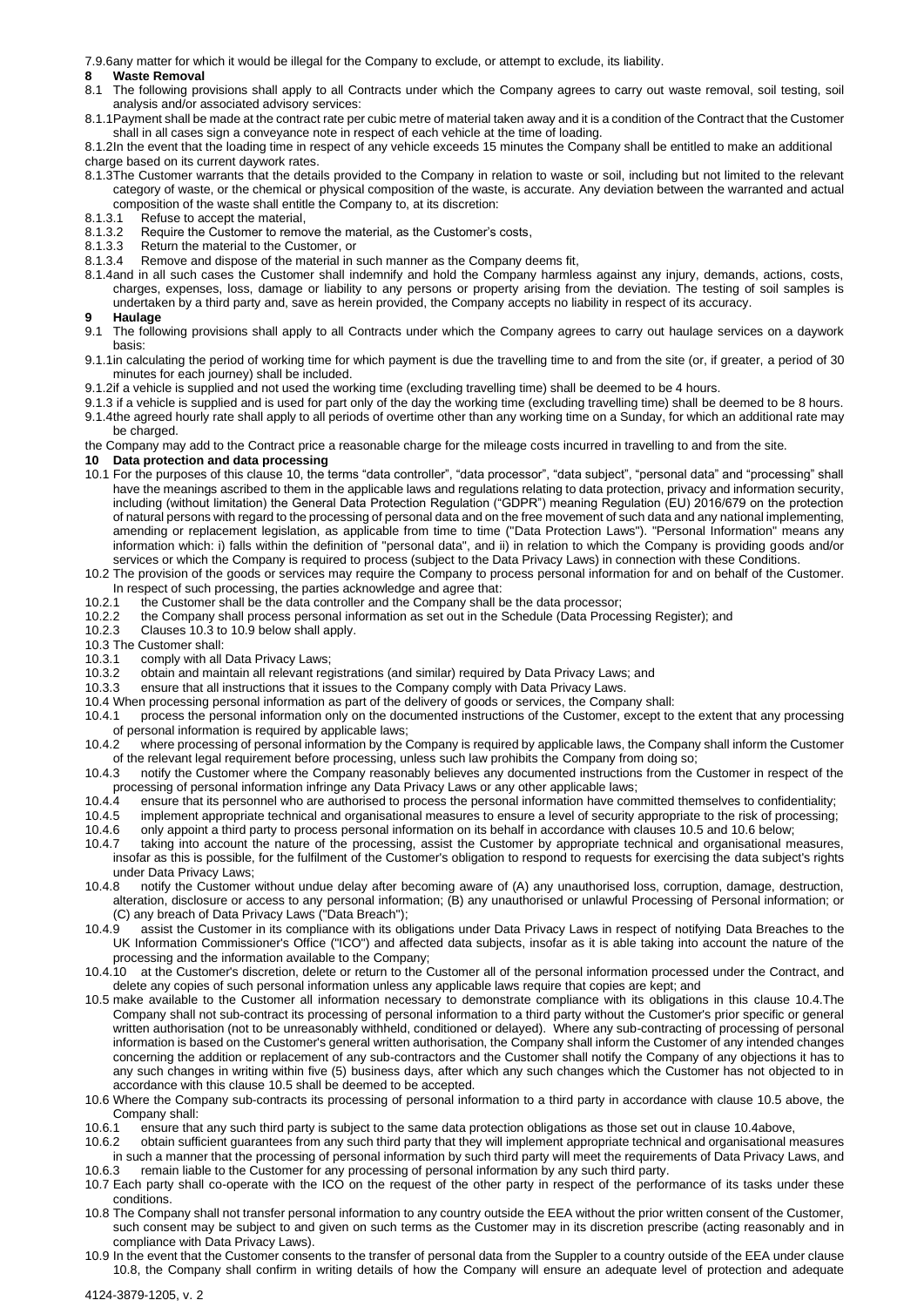safeguards in respect of the personal information that will be processed in and/or transferred outside of the EEA so as to ensure compliance with the Data Privacy Laws.

### **11 Assignment**

- 11.1 The Contract is binding between the Customer and the Company and on the Company's respective successors and assignees.
- 11.2 The Customer may not transfer, assign, charge or otherwise dispose of a Contract, or any rights or obligations arising under it, without the Company's prior written consent.
- 11.3 The Company may transfer, assign, charge, sub-contract or otherwise dispose of a Contract, or any of its rights or obligations arising under it, at any time during the term of the Contract.

#### **12 Anti-Corruption**

- 12.1 The Company and Customer shall always:
- 12.1.1 comply with all applicable laws, statutes, regulations and codes relating to anti-bribery and anti-corruption including the Bribery
- Act 2010 (and any amendment thereto or re-enactment thereof);<br>12.1.2 not engage in any activity, practice or conduct which would 12.1.2 not engage in any activity, practice or conduct which would constitute an offence under the Bribery Act 2010; and
- 12.1.3 where the Customer is a commercial organisation, maintain in place from the date of this agreement through the term of this agreement its own policies and procedures constituting adequate procedures as referred to in section 7(2) of the Bribery Act 2010 and from time to time at the reasonable request of the other party shall certify in writing compliance with this clause 12 and shall provide such supporting evidence of compliance as the other party may reasonably request.

#### **13 Set-off**

13.1 No right of set-off shall exist in respect of any claims by the Customer against the Company unless such claims are agreed by the Company in writing and the Customer shall not withhold any part of any payment which has become due to the Company for goods or services.

#### **14 Notices**

- 14.1 Any notice or other communication given to a party under or in connection with this Contract shall be in writing, addressed to that party at its registered office (if it is a company) or its principal place of business (in any other case) or such other address as that party may have specified to the other party in writing in accordance with this clause, and shall be delivered personally or sent by registered post or other next working day delivery service, or by commercial courier or e-mail.
- 14.2 A notice or other communication shall be deemed to have been received: if delivered personally, when left at the address referred to in clause 14.1; if sent by pre-paid first class post or other next working day delivery service, at 9.00 am on the second business day after posting; if delivered by commercial courier, on the date and at the time that the courier's delivery receipt is signed; or, if sent by e-mail, one business day after transmission.

## **15 Anti-Facilitation of Tax Evasion**

# 15.1 The parties shall:

- 15.1.1 not engage in any activity, practice or conduct which would constitute either:
- 15.1.1.1 a UK tax evasion facilitation offence under section 45(5) of the Criminal Finances Act 2017 ("CFA 2017");
- 15.1.1.2 a foreign tax evasion facilitation offence under section 46(6) of the CFA 2017;
- 15.1.1.3 the facilitation of a UK Tax Evasion Offence or Foreign Tax Evasion Offence within the meaning of sections 45(5) or 46(6) of the CFA 2017; or
- 15.1.1.4 a failure to prevent a Facilitation Offence within the meaning of sections 45 or 46 of the CFA 2017; and
- 15.1.2 comply with all applicable laws, statutes, regulations, guidance, recognised practice and codes, whether relating to the prevention of tax evasion and/or the prevention of the facilitation of tax evasion including but not limited to the CFA 2017.
- 15.2 The Company, and the Customer (where it is a "Relevant Body" within the meaning of the CFA 2017), shall:
- 15.2.1 carry out periodic assessments of the risk of one or more of it and its employees and other associated persons committing a facilitation offence under sections 45(5) or 45(6) of the CFA 2017;
- 15.2.2 maintain in place throughout the term of this agreement such policies and procedures including prevention procedures under the CFA 2017 to ensure continued compliance with the requirements set out in this clause; and<br>15.2.3 ensure that any person associated with it who is performing services in connection wit
- ensure that any person associated with it who is performing services in connection with this agreement does so only on a basis which imposes on and secures from such person terms equivalent to those imposed on the parties in this Clause 15.

### **16 Amendment**

16.1 The Company reserves the right to amend these conditions as it considers necessary, including to comply with statutory requirements or any change in legislation and will notify any such amendment to the Customer as soon as practicable.

#### **17 No Partnership or Agency**

- 17.1 Nothing in these conditions or any Contract is intended to, or shall be deemed to, establish any partnership or joint venture between any of the parties, constitute any party the agent of another party, or authorise any party to make or enter into any commitments for or on behalf of any other party.
- 17.2 Each party confirms it is acting on its own behalf and not for the benefit of any other person.

#### **18 Waiver**

18.1 No failure or delay by a party to exercise any right or remedy provided under these conditions or any Contract or by law shall constitute a waiver of that or any other right or remedy, nor shall it preclude or restrict the further exercise of that or any other right or remedy. No single or partial exercise of such right or remedy shall preclude or restrict the further exercise of that or any other right or remedy.

### **19 Severance**

- 19.1 If any provision or part-provision of these conditions or any Contract is or becomes invalid, illegal or unenforceable, it shall be deemed modified to the minimum extent necessary to make it valid, legal and enforceable. If such modification is not possible, the relevant provision or part-provision shall be deemed deleted. Any modification to or deletion of a provision or part-provision under this clause shall not affect the validity and enforceability of the rest of these conditions or any Contract.
- 19.2 If one party gives notice to the other of the possibility that any provision or part-provision of this agreement is invalid, illegal or unenforceable, the parties shall negotiate in good faith to amend such provision so that, as amended, it is legal, valid and enforceable, and, to the greatest extent possible, achieves the intended commercial result of the original provision.

#### **20 Third Party Rights**

20.1 These conditions or any Contract do not give rise to any rights under the Contracts (Rights of Third Parties) Act 1999 to enforce any term of these conditions or any Contract.

### **21 Entire Agreement**

- 21.1 These conditions and any Contract constitutes the entire agreement between the parties and supersedes and extinguishes all previous agreements, promises, assurances, warranties, representations and understandings between them, whether written or oral, relating to its subject matter.
- 21.2 Each party agrees that it shall have no remedies in respect of any statement, representation, assurance or warranty (whether made innocently or negligently) that is not set out these conditions or a Contract between the parties. Each party agrees that it shall have no claim for innocent or negligent misrepresentation or neglect based on any statement in these conditions or a Contract between the parties.

### **22 Governing Law**

- 22.1 These conditions and any dispute or claim arising out of or in connection with it or its subject matter or formation (including noncontractual disputes or claims) shall be governed by and construed in accordance with the law of England.
- 22.2 Each party irrevocably agrees that the courts of England shall have exclusive jurisdiction to settle any dispute or claim arising out of or in connection with these conditions or its subject matter or formation (including non-contractual disputes or claims).